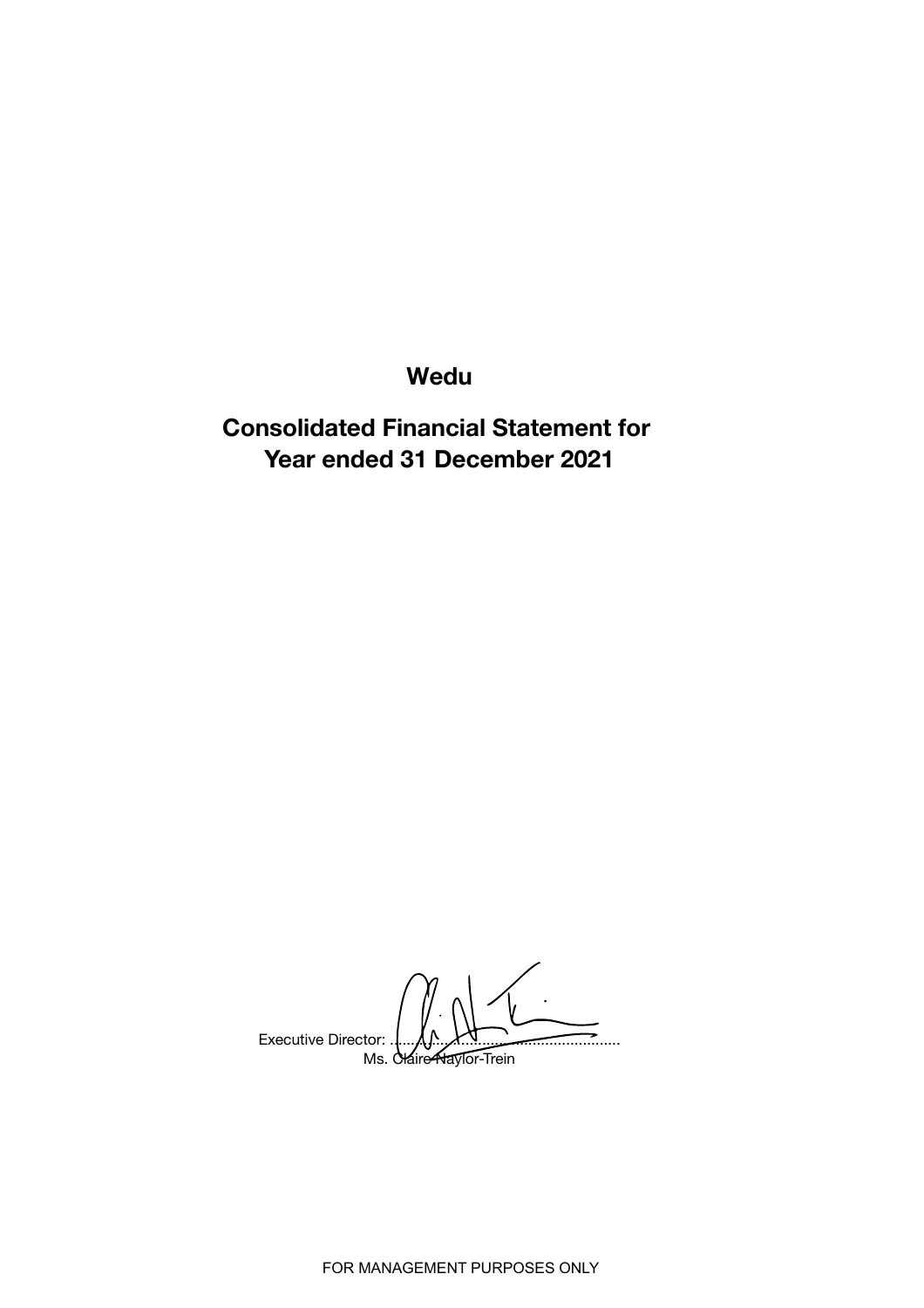## OBJECTIVES AND ACTIVITIES

#### Objectives and aims

#### a. Policies and objectives

Wedu's vision is a world where half of all leaders are women. Wedu nurtures the leadership development of women changemakers around the world by supporting their unique, lifelong journeys with leadership development programmes, mentorship, opportunities, and funding for education.

### b. Activities for achieving objectives

Wedu's flagship leadership programme continues to expand, enrolling more and more inspiring Rising Stars.

Wedu as a whole has been growing its partnership with the Young Southeast Asian Leadership Initiative (YSEALI) and several embassies, expanding the range of programmes and initiatives managed together within the shared goals of improving access to quality leadership development opportunities for women and achieving gender equality in leadership positions

### ACHIEVEMENT AND PERFORMANCE

#### Charitable activities

Wedu continues to support organizations in Wedu's network in Asia, especially Thailand and Cambodia, that lead regional mission-aligned activities to advance a world where half of all leaders are women. An Executive Director was hired in January 2021 to improve services provided to women and girls within Wedu's global community and better enable local organizations within the network to create a greater impact.

As of 31 December 2021, Wedu's network has supported the unique leadership journeys of over 2,500 women leaders from 28 countries across Asia with leadership training, mentorship, and access to special opportunities and financing for their education goals. It has also mobilized over 1,500 gender equity allies around the world as mentors, trainers, and donors. In response to the Covid 19 pandemic, we supported the leadership of over 100 women working in the public health sector in Southeast Asia with Women's Leadership Academies.

### FINANCIAL REVIEW

#### Financial position

The financial position of Wedu at the year-end is set on the statement of financial position.

Wedu helds total funds at the year-end of USD 145,905.

#### Reserves policy

Wedu's funding is dependent on donations and grants. After drawing down operating reserves to weather the financial challenges of 2020, Wedu began rebuilding operating reserves in 2021 and plans to fully replenish at least three months of operating reserves by year-end FY'22.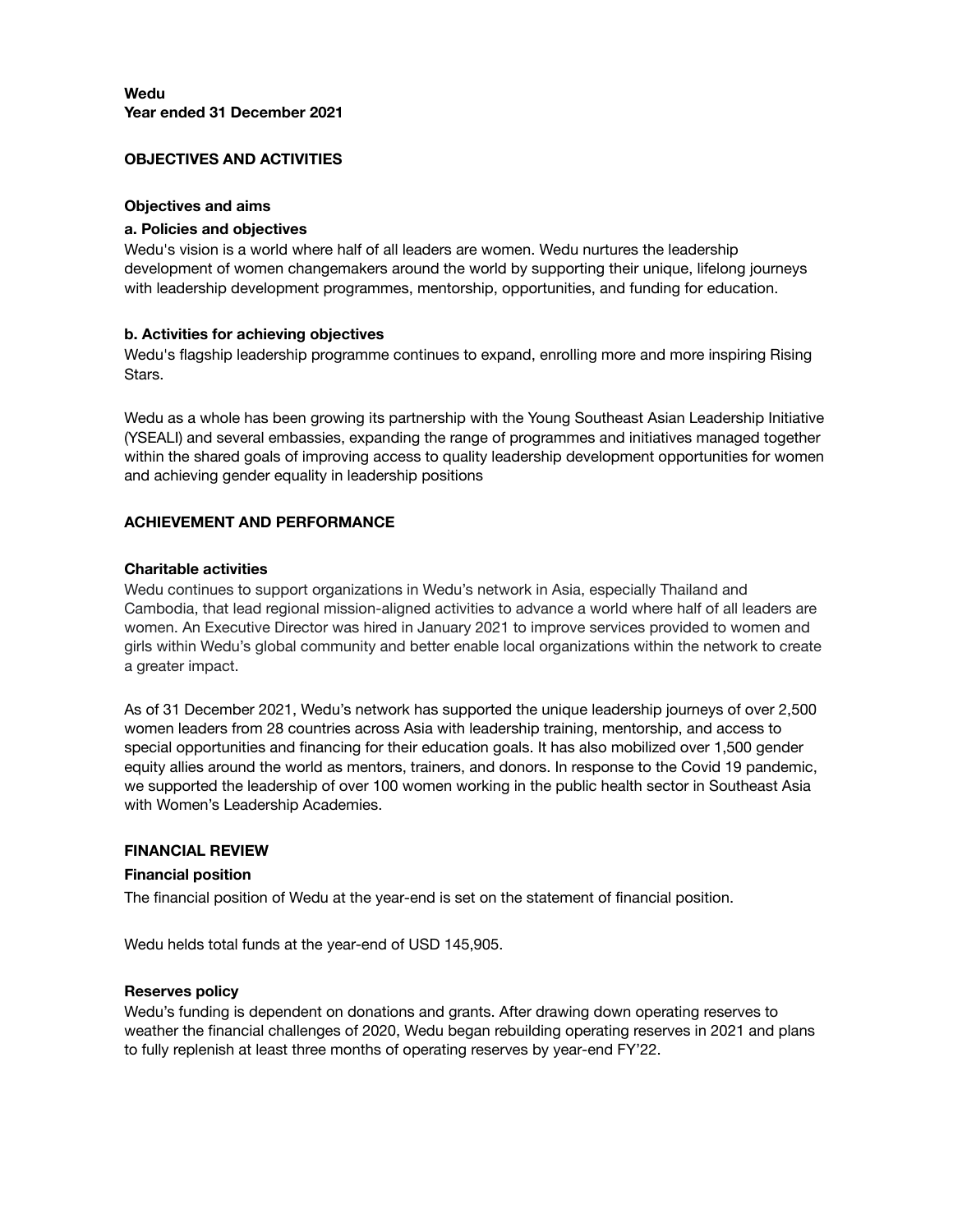## Wedu Year ended 31 December 2021

#### Going concern

After making appropriate enquiries, the Trustees have a reasonable expectation that the Charity has adequate resources to continue in operational existence for the foreseeable future. For this reason they continue to adopt the going concern basis in preparing the financial statements.

### FUTURE PLANS

Next year marks 10 years of impact for Wedu and our forthcoming anniversary will be a time for reflection, celebration and ambition. As we celebrate our impact to date, we will be charting a course for the future- undertaking a strategic planning process in 2022, guided by our new Executive Director and Trustees, and shaped by our global community of women leaders and their allies.

In parallel, ten-year anniversary campaigns and events will be held throughout the year and we will seek new ways to both engage and activate our global community, and better support the organizations within Wedu's network with technical support and capability-building activities.

The Charity will continue to focus on cost-effectiveness and prudent financial management while expanding our capacity for digital fundraising.

### STRUCTURE, GOVERNANCE AND MANAGEMENT

#### Governing document

Wedu's documents presented here are the consolidation of a UK registered Charity number 1149494 incorporated as Wedu Limited, a Thai Foundation Wedu (Foundation) Thailand with registration number KorThor 2474 and an NGO Wedu Cambodia Organization with registration number 006P.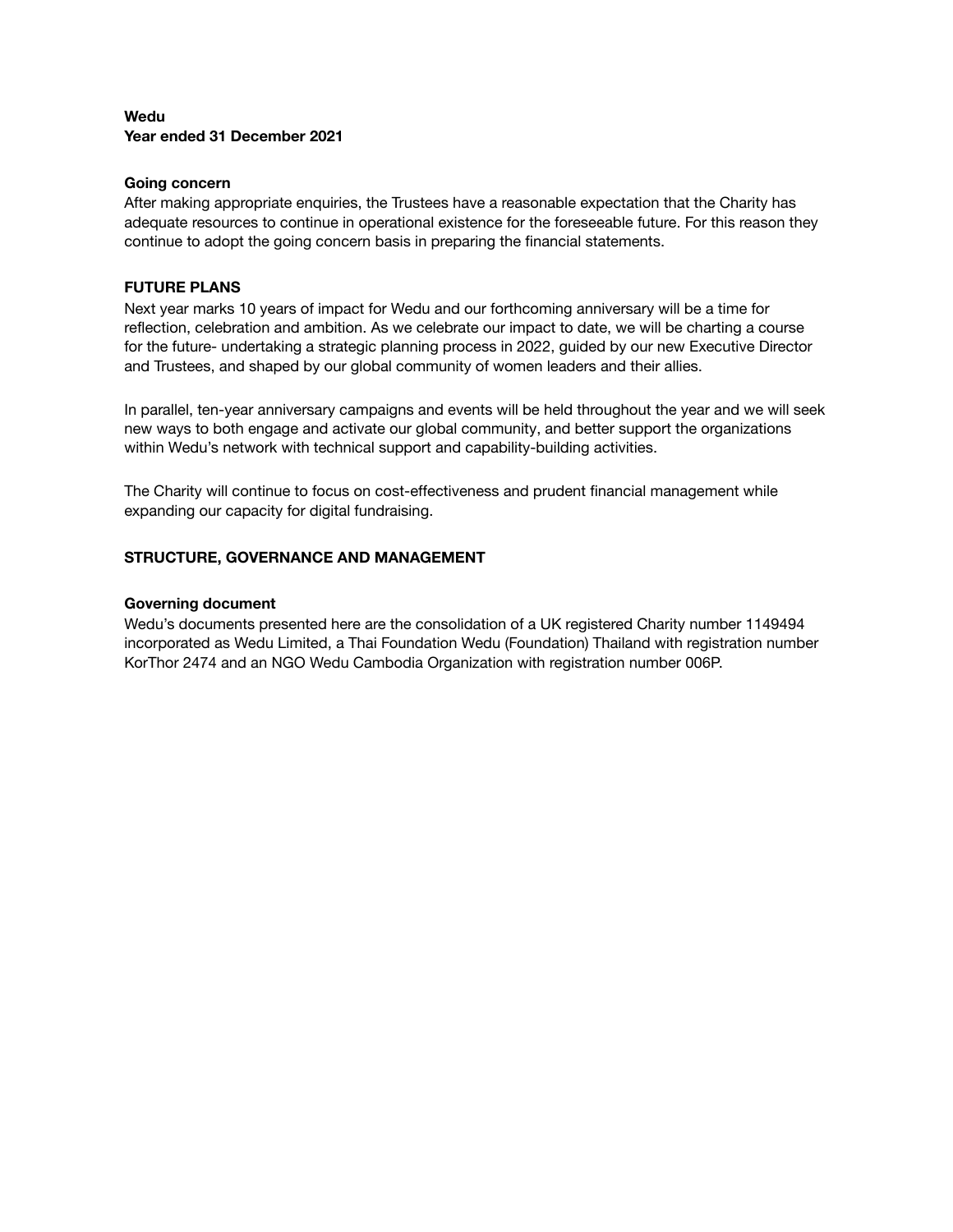## Wedu

# Year ended 31 December 2021

## Statements of income and expenses

|                                                    | <b>Note</b>  | 2021       | 2020         |
|----------------------------------------------------|--------------|------------|--------------|
| Revenue                                            |              |            |              |
| Restricted grant                                   |              | 317,967.26 | 208,177.56   |
| Restricted individual donation                     |              | 4,178.80   |              |
| Unrestricted individual donation                   |              | 14,876.37  | 7,519.18     |
| Other income                                       |              | 11,997.19  | 10,457.00    |
| <b>Total revenue</b>                               |              | 349,019.61 | 226, 153. 74 |
|                                                    |              |            |              |
| <b>Expense</b>                                     |              |            |              |
| Administrative expenses                            | $\mathbf{2}$ | 25,163.48  | 26,024.42    |
| Programme expenses                                 | 3            | 266,762.24 | 239,408.20   |
| <b>Total expenses</b>                              |              | 291,925.73 | 265,432.62   |
| Revenue over (under) expenditure before income tax |              | 57,093.89  | (39, 278.88) |
| Income tax expense                                 |              | (44.57)    | (5.08)       |
| Net revenue                                        |              | 57,049.31  | (39, 283.96) |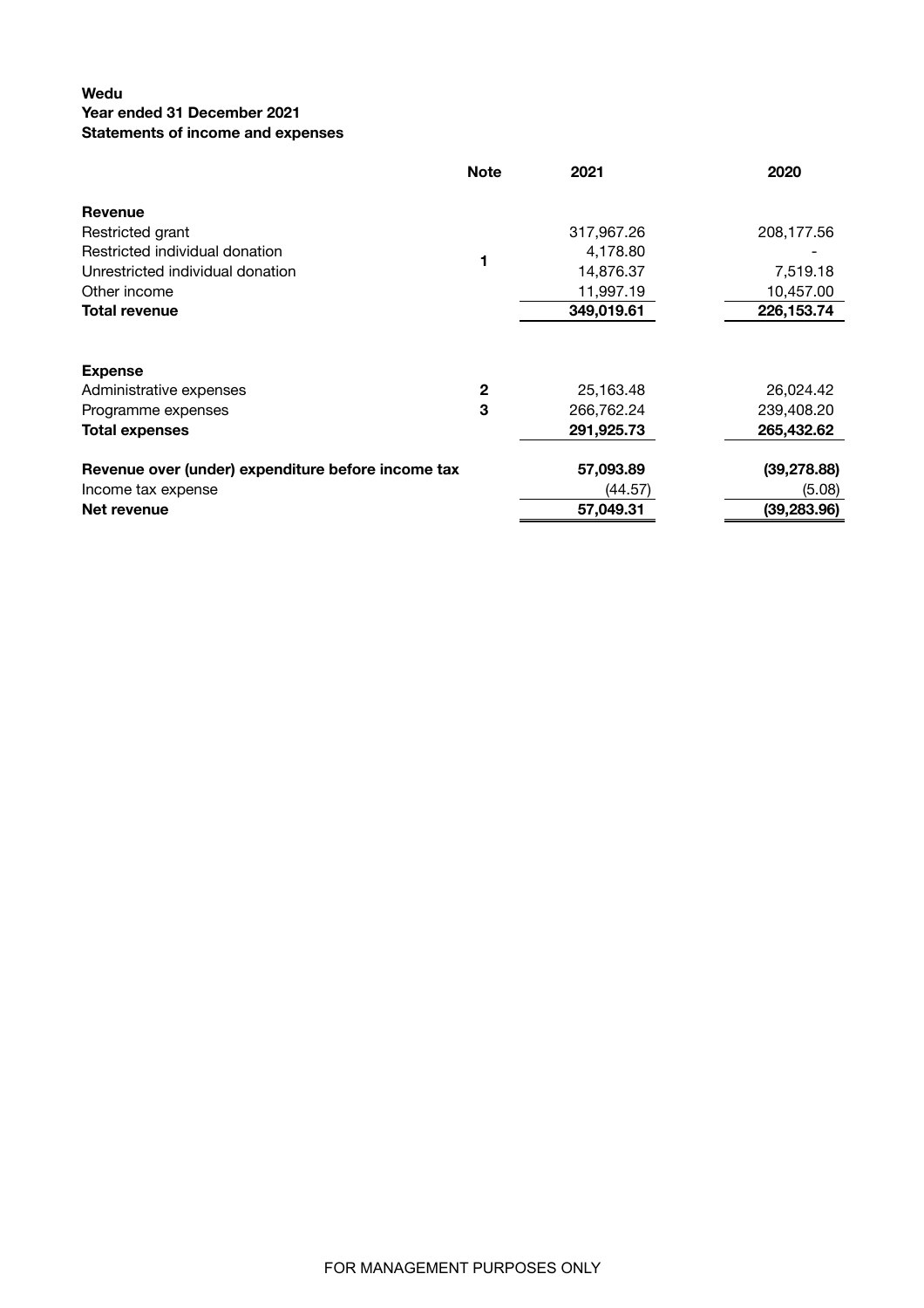# Wedu

# Year ended 31 December 2021

Statement of financial position

|                                                                                                                             | <b>Note</b>    | 2021                   | 2020                   |
|-----------------------------------------------------------------------------------------------------------------------------|----------------|------------------------|------------------------|
| <b>Current assets</b>                                                                                                       |                |                        |                        |
| Cash and cash equivalents                                                                                                   |                | 183,878.71             | 98,218.89              |
| Receivables from related parties                                                                                            |                | 31,883.18              | 48,218.66              |
| Other current assets                                                                                                        | 5              |                        | 74.81                  |
| <b>Total current assets</b>                                                                                                 |                | 215,761.89             | 146,512.35             |
| <b>Non-current assets</b>                                                                                                   |                |                        |                        |
| Receivable funds for education                                                                                              |                | 102,349.81             | 84,692.85              |
| Equipment                                                                                                                   | $6\phantom{1}$ | 588.08                 | 945.66                 |
| <b>Total non-current Assets</b>                                                                                             |                | 102,937.88             | 85,638.51              |
| <b>Total assets</b>                                                                                                         |                | 318,699.77             | 232,150.86             |
| <b>Liabilities</b><br><b>Current liabilities</b><br>Other payables<br>Other liabilities<br><b>Total current liabilities</b> | $\overline{7}$ | 86,079.81              | 62,976.67<br>187.10    |
| <b>Non-current liabilities</b><br>Other non-current liabilities                                                             | 8              | 86,079.81<br>86,715.02 | 63,163.77<br>84,692.85 |
| <b>Total non-current liabilities</b>                                                                                        |                | 86,715.02              | 84,692.85              |
| <b>Total liabilities</b>                                                                                                    |                | 172,794.82             | 147,856.61             |
| <b>Fund</b>                                                                                                                 |                |                        |                        |
| Capital fund                                                                                                                | 9              | 6,027.08               | 6,027.08               |
| Accumulated revenue over (under) expenditure                                                                                |                | 139,877.87             | 78,267.17              |
| <b>Total fund</b>                                                                                                           |                | 145,904.95             | 84,294.25              |
| <b>Total liabilities and fund</b>                                                                                           |                | 318,699.78             | 232,150.86             |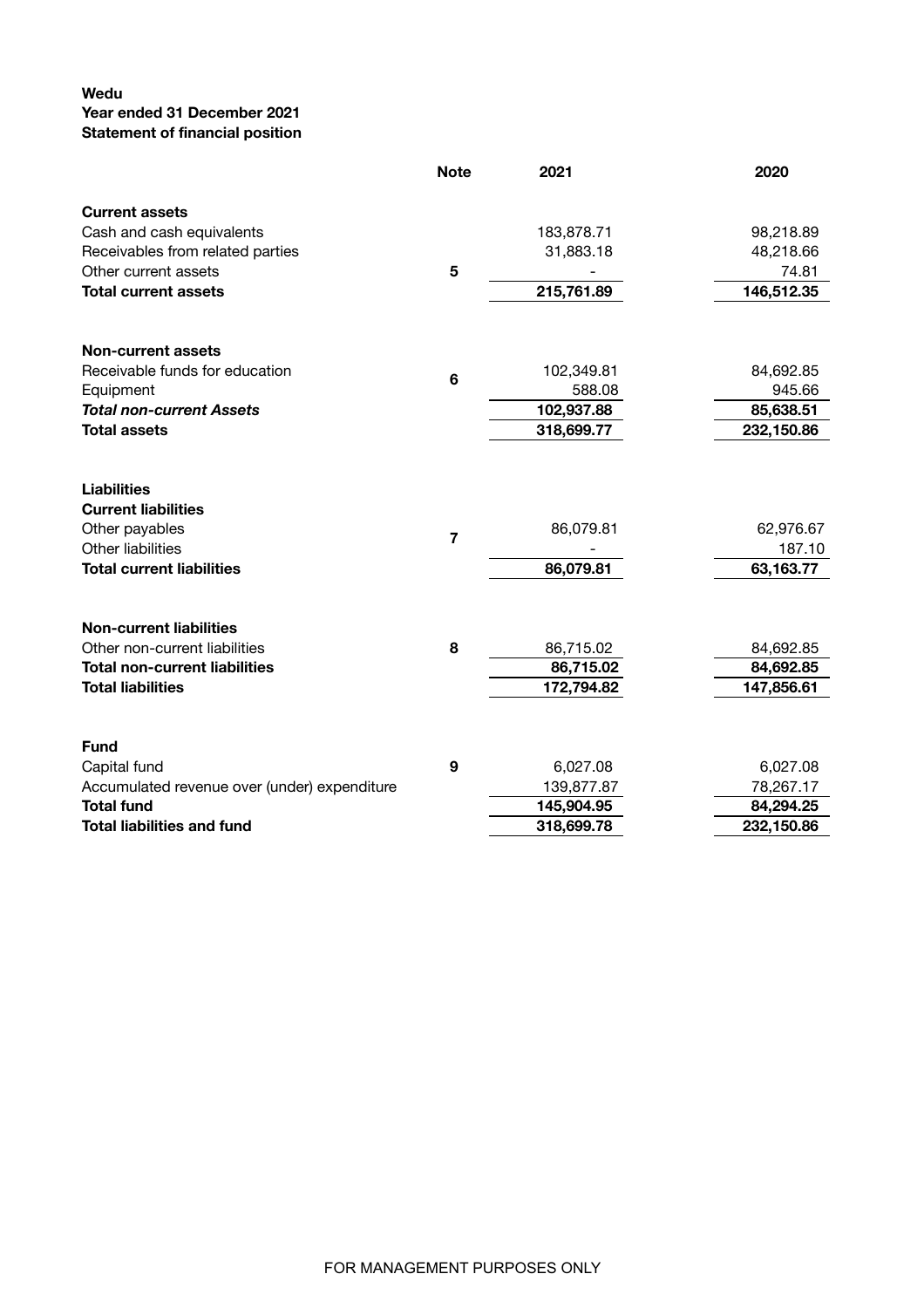#### Wedu Year ended 31 December 2021 Notes

|                                                         | 2021                          |                          | 2020                   |                               |                          |
|---------------------------------------------------------|-------------------------------|--------------------------|------------------------|-------------------------------|--------------------------|
|                                                         | <b>Thailand</b><br><b>USD</b> | UK<br><b>USD</b>         | Cambodia<br><b>USD</b> | <b>Thailand</b><br><b>USD</b> | UK<br><b>USD</b>         |
| 1. Revenue                                              |                               |                          |                        |                               |                          |
| Restricted grant                                        | 255,239.17                    | 8,319.56                 | 54,408.53              | 141,797.97                    | 66,379.60                |
| Restricted individual donation                          | 1,723.01                      | 657.79                   | 1,798.00               |                               |                          |
| Unrestricted individual donation                        |                               | 14,876.37                |                        | ٠                             | 7,519.18                 |
| Other income                                            | 514.65                        | 9,979.84                 | 1,502.69               | 10,457.00                     |                          |
|                                                         | 257,476.83                    | 33,833.56                | 57,709.22              | 152,254.97                    | 73,898.77                |
| <b>Total income</b>                                     | 349,019.61                    |                          |                        | 226,153.74                    |                          |
| 2. Administrative expenses                              |                               |                          |                        |                               |                          |
| Governance                                              |                               | 4,997.21                 | 1,250.00               | 4,908.66                      | 1,214.73                 |
| Legal, accounting & audit fees                          | 6,441.36                      | 2,791.07                 | 2,323.44               | 6,745.21                      | 2,793.88                 |
| Other expenses                                          | 780.47                        |                          | 150.00                 | 1,746.00                      |                          |
| Salaries & Benefits                                     | 10,212.92                     |                          |                        | 8,604.18                      |                          |
| Profit/Loss on Exchange Rate                            | $-10,363.66$                  | 1,441.56                 |                        | 11.77                         |                          |
| Fundraising expenses                                    |                               | 1,763.05                 |                        | L.                            |                          |
| <b>Bank Fees</b>                                        | 3,180.31                      |                          | 195.75                 |                               |                          |
|                                                         | 10,251.40                     | 10,992.89                | 3,919.19               | 22,015.81                     | 4,008.61                 |
| <b>Total administrative expenses</b>                    | 25,163.48                     |                          |                        | 26,024.42                     |                          |
| 3. Programme expenses                                   |                               |                          |                        |                               |                          |
| Direct programme expenses                               | 90,620.94                     | 1,887.03                 | 16,399.45              | 89,709.18                     | 67,192.12                |
| Professional services                                   | 89,211.83                     |                          |                        | 47,480.28                     | 1,213.38                 |
| Staff salaries and benefits                             | 13,541.64                     | 31,139.02                | 18,113.60              | 31,848.56                     | ÷.                       |
| <b>Bank</b> fees                                        | 5,848.74                      |                          | ÷.                     | 1,964.69                      |                          |
|                                                         | 199,223.14                    | 33,026.05                | 34,513.05              | 171,002.71                    | 68,405.50                |
| <b>Total programme expenses</b>                         | 266,762.24                    |                          |                        | 239,408.20                    |                          |
| 4. Current assets                                       |                               |                          |                        |                               |                          |
| Cash and cash equivalents                               | 106,854.01                    | 52,779.42                | 24,245.28              | 9,635.78                      | 88,583.11                |
| Receivables from related parties                        | 12,389.45                     | 19,483.73                | 10.00                  | 1,043.94                      | 47,174.71                |
| Other current assets                                    |                               |                          | $\sim$                 | 74.81                         |                          |
|                                                         | 119,243.46                    | 72,263.15                | 24,255.28              | 10,754.53                     | 135,757.82               |
| <b>Total current assets</b>                             | 215,761.89                    |                          |                        | 146,512.35                    |                          |
|                                                         |                               |                          |                        |                               |                          |
| 5. Non-current assets<br>Receivable funds for education | 102,349.81                    |                          |                        | 84,692.85                     |                          |
| Equipment                                               | 588.08                        | $\overline{\phantom{a}}$ |                        | 945.66                        | $\overline{\phantom{a}}$ |
|                                                         | 102,937.88                    | ÷.                       |                        | 85,638.51                     | ÷.                       |
| Total non-current assets                                | 102,937.88                    |                          |                        | 85,638.51                     |                          |